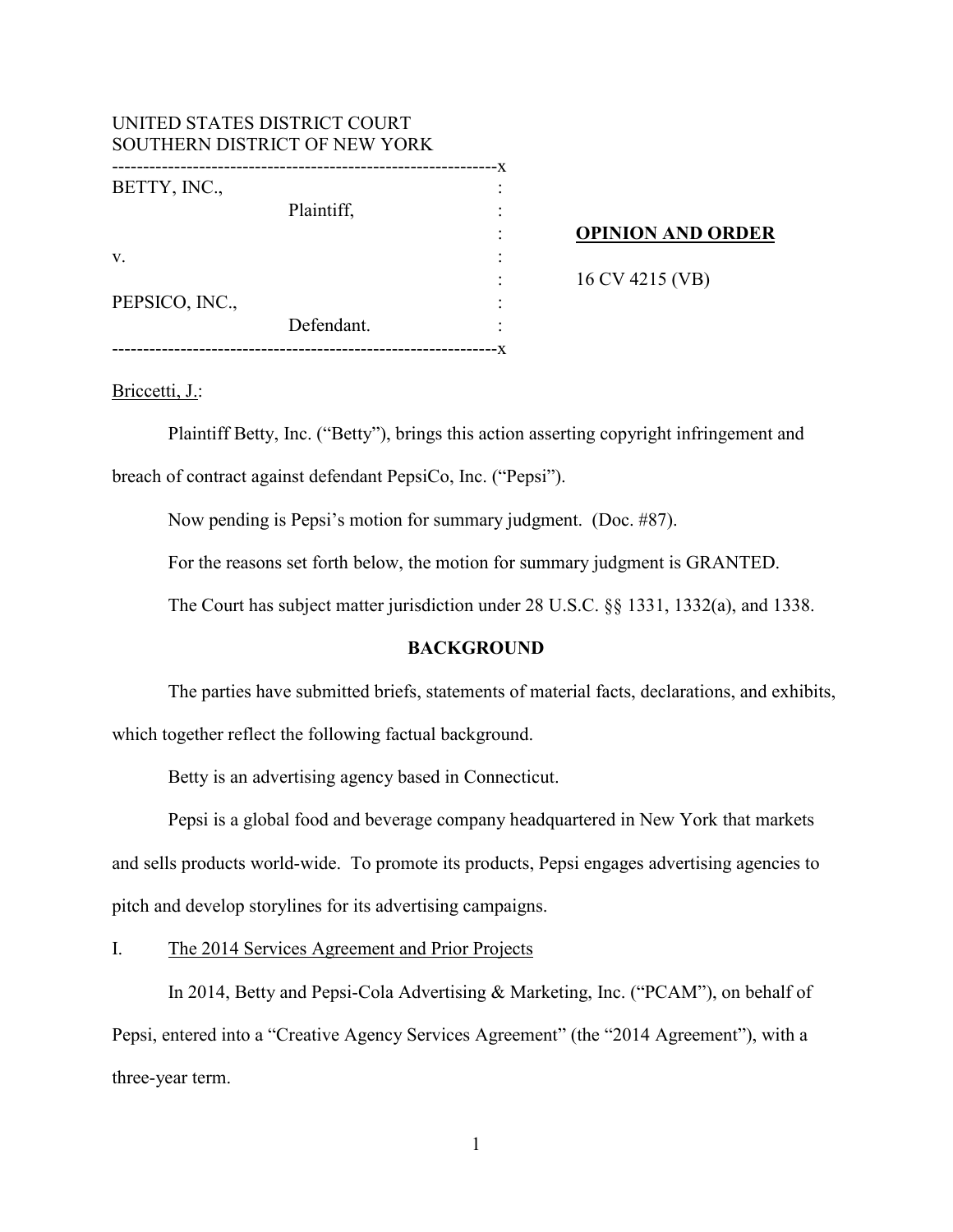Pursuant to the 2014 Agreement, Pepsi engaged Betty "on a non-exclusive basis to perform the marketing communication services" as provided in the schedule or "Scope of Work." (Doc. #90 ("Samay Decl.") Ex. 23  $\P$  1). Pepsi had sole discretion to determine whether to do business with Betty under the 2014 Agreement.

The parties negotiated and signed a Scope of Work for projects that Betty had worked on for Pepsi, including with Pepsi brands such as Mountain Dew and Pepsi Max.

#### II. Pepsi's 2016 Super Bowl Halftime Commercial

Pepsi has sponsored the Super Bowl Halftime show for many years. Prior Super Bowl commercials have employed a Pepsi "through the ages" structure. For example, in 2001, Pepsi aired, "Now and Then," a commercial in which Britney Spears sang and danced through different eras. Pepsi had also aired "Bottle Pass," featuring performers dancing and moving in different eras, as well as "Diner," opening on a jukebox in a diner.

In 2016, Pepsi was the lead sponsor of the Super Bowl Halftime show. Accordingly, Pepsi had a prime commercial slot that would air before the 2016 Super Bowl Halftime show (the "halftime commercial").

On October 30, 2015, Pepsi hosted a telephone call for advertising agencies pitching Pepsi for the halftime commercial. Pepsi sent the agencies a one-page briefing document outlining what Pepsi was looking for in the commercial. Betty participated in that call and recalled that Pepsi employees encouraged the agencies to use music in their pitches.

On or around November 2, 2015, a Pepsi executive also met with a representative from The Marketing Arm ("TMA"), another advertising agency. Pepsi provided TMA with the same briefing document.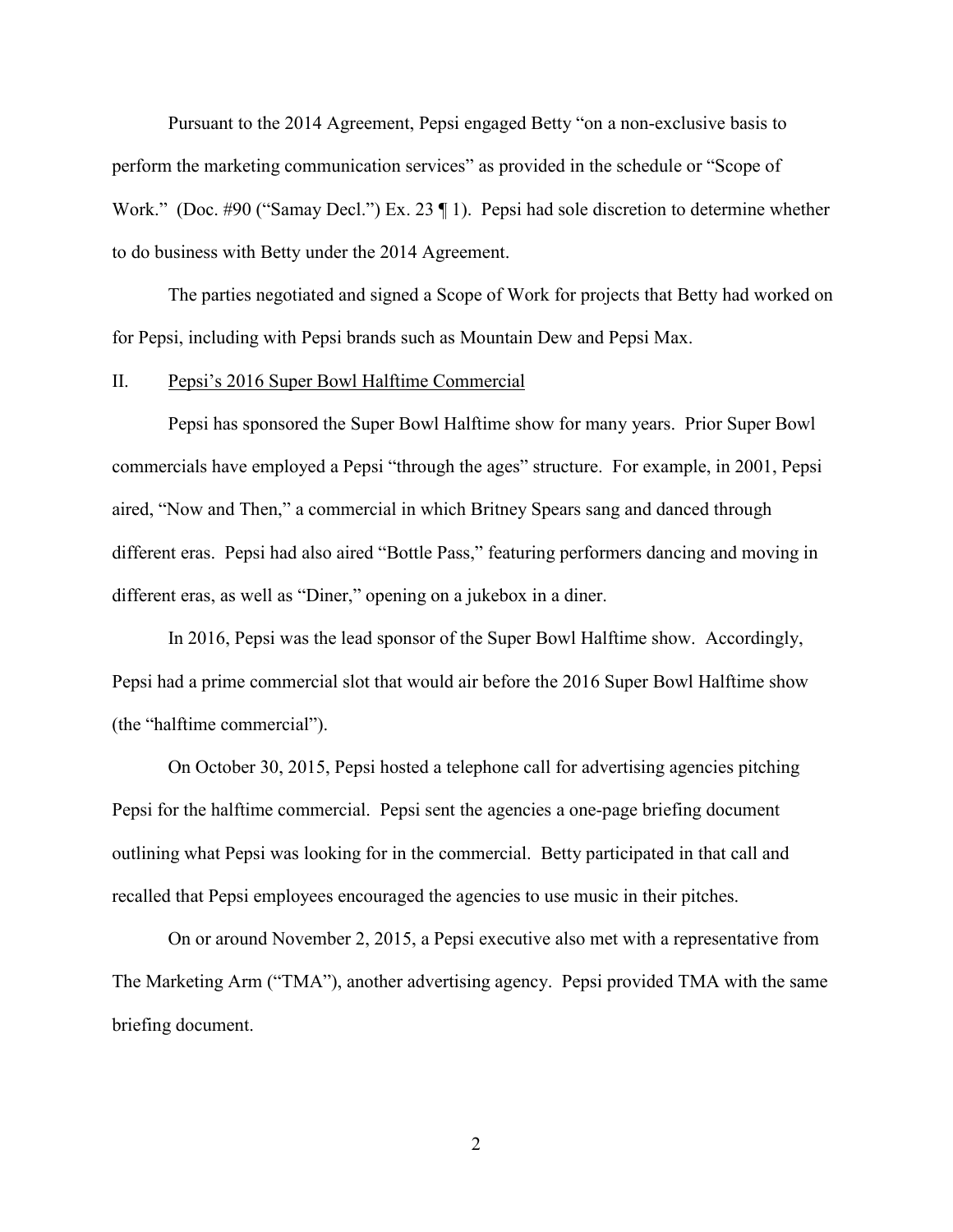On November 6, 2015, Pepsi heard pitches from fourteen advertising agencies, including Betty and TMA. At that meeting, Betty presented eight concepts for the halftime commercial. One of the concepts, titled "All Kinds/Living Jukebox," opened outside a "giant Brooklyn(like) warehouse" with a man playing a rendition of "The Joy of Pepsi" on "acoustic guitar." (Samay Decl. Ex. 4 at ECF 3–4). In Betty's concept, as the camera moves through the warehouse, "the genres start to change and unfold while the song remains the same." (Id.). As the genres change, so do the fashion and vibe of the room. Betty's concept proposed musical genres such as rock, rap, jazz/swing, classical, and metal music. Betty's commercial would end on "the other side of the warehouse where a doo wop/acapella crew is standing around a fire lit in a trash can." (Id.).

Betty also provided alternatives for the concept. For example, there could be "one stage while making clean cuts from genre to genre," and instead of multiple singers, the commercial could feature a single performer who could play all the renditions of "The Joy of Pepsi."

That same day, TMA presented three proposals for the halftime commercial. One of the concepts, titled "The Joy of Dance," was built on the foundation of the Britney Spears "Now and Then" commercial, featuring Christopher Walken dancing through a timeline of over fifty years, set in five eras, moving through several rooms. (Samay Decl. Ex. 5 at ECF 4–6). The first room would be set in a 1950s diner, the second in 1960s Detroit, the third in a 1970s disco, the fourth in a 1980s Michael Jackson era, and the final in a modern house party. TMA proposed using a rotation to transition the featured character between sets to reveal a new backdrop. As the set changed, there would be corresponding changes in wardrobe, dance, and color. TMA's pitch ended with the camera panning up to reveal that the red, white, and blue sets formed the shape of a Pepsi globe.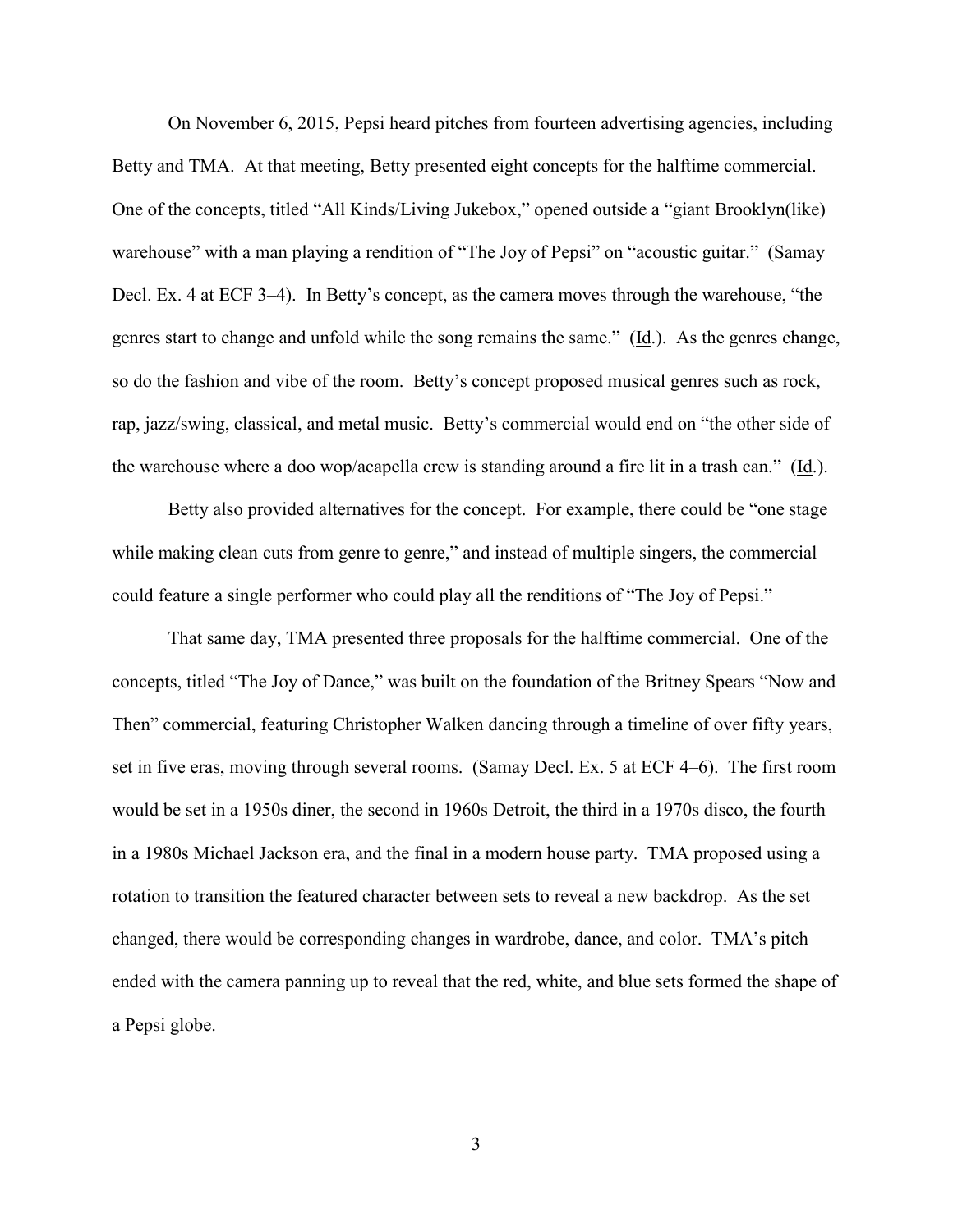Pepsi employees testified Betty's "All Kinds/Living Jukebox" pitch felt dark given the warehouse setting, the heavy metal music, and how it ends on singers standing around a trash can fire. (Samay Decl. Ex. 60 ("Louis Arbetter Dep.") at 55:19-56:7.) Accordingly, Pepsi did not request refinements to the "All Kinds/Living Jukebox" concept. However, at Pepsi's request, Betty did submit refinements to two of its other pitches on November 9, 2015. Nonetheless, Betty executives acknowledge no material terms for any Scope of Work were discussed related to the halftime commercial. (Samay Decl. Ex. 62 ("Alphonse Pascarelli Dep.") at 45:2-8 ("Q: Did you ever negotiate with Pepsi a price for use of the All Kinds Living Jukebox concept? A: No. Q: Did you ever negotiate what the deliverable would look like if Betty was retained? A: No.")). And on December 2, 2015, Pepsi told Betty that it would not be using Betty's concepts for the halftime commercial.

Pepsi also asked for refinements to TMA's "The Joy of Dance" pitch by November 9, 2015. Pepsi employees testified that TMA's pitch was consistent with Pepsi's prior commercials, and that they liked the Pepsi globe concept. On November 7, 2015, TMA emailed internally about the refinements, stating, "[w]e owe celebrity talent recos for the main dancer (man, woman or possibly combo)" and other revisions including, "[c]hanges from five time periods to three: 50s/80s/present day" and "[s]implified the action/movement across the board; no longer continuous shot or rotating set." (Doc. #91 ("Gilbar Decl.") Ex. E). TMA submitted the refined pitch on November 9, 2015, which included a jukebox as a mechanism to display the Pepsi globe. The revised pitch followed Pharrell Williams through different historical eras.

Ultimately, Pepsi selected TMA's "The Joy of Dance" for its halftime commercial. On February 7, 2016, the halftime commercial aired. The final commercial opened on a jukebox selecting a record with the Pepsi logo. The commercial featured the singer Janelle Monáe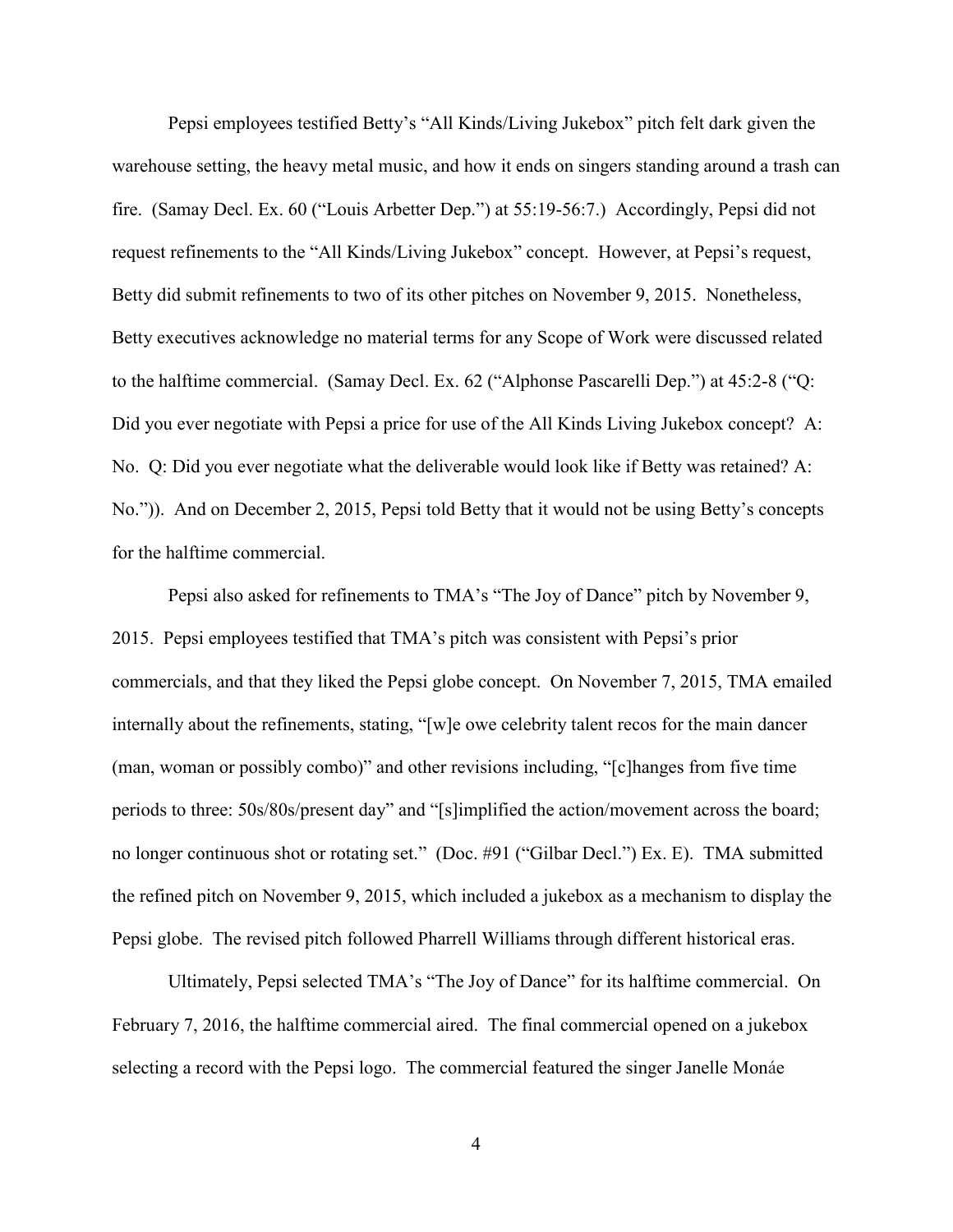moving from room to room through three different eras. Monáe entered the frame dancing to "Do You Love Me" by The Contours in a 1950s-style diner with a red floor. Monáe exited the diner through a door into a bright white room where Madonna's "Express Yourself" was playing. As she entered the white room, Monáe's outfit and the outfits and movements of the dancers changed to reflect the 1980s. Seconds later, Monáe ran through another door into a blue room where "The Joy of Pepsi" played at a dance party. In the blue room, Monáe and the dancers donned clothing to reflect the 1990s/2000s. At the end of the ad, the camera zoomed out from Monáe and the three rooms combined into the Pepsi globe.

After the commercial aired, Betty applied for and was issued a Certificate of Registration by the Register of Copyrights for its written pitch materials, including for the "All Kinds/Living Jukebox" concept. The May 18, 2016, certificate from the U.S. Copyright Office protects Betty's November 6 and 9, 2015, pitch decks and the "text of storyline," but excludes from protection "photograph(s), artwork, Pepsi name and logo." (Samay Decl. Ex. 33).

#### **DISCUSSION**

### I. Standard of Review

The Court must grant a motion for summary judgment if the pleadings, discovery materials before the Court, and any affidavits show there is no genuine issue as to any material fact and it is clear the moving party is entitled to judgment as a matter of law. Fed. R. Civ. P. 56(a); Celotex Corp. v. Catrett, 477 U.S. 3[1](#page-4-0)7, 322 (1986).<sup>1</sup>

<span id="page-4-0"></span> $1$  Unless otherwise indicated, case quotations omit all citations, internal quotation marks, footnotes, and alterations.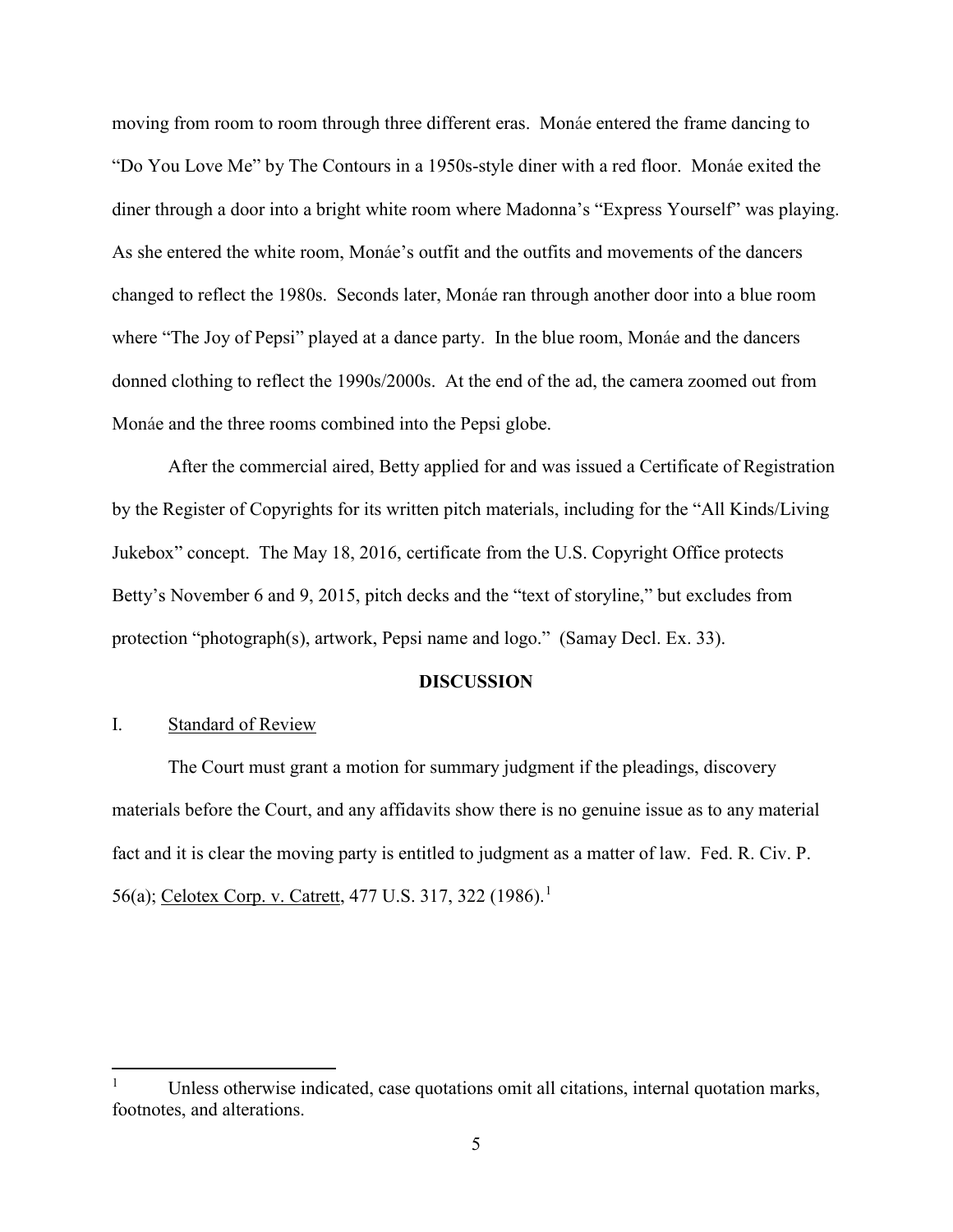A fact is material when it "might affect the outcome of the suit under the governing law. . . . Factual disputes that are irrelevant or unnecessary" are not material and thus cannot preclude summary judgment. Anderson v. Liberty Lobby, Inc., 477 U.S. 242, 248 (1986).

A dispute about a material fact is genuine if there is sufficient evidence upon which a reasonable jury could return a verdict for the non-moving party. See Anderson v. Liberty Lobby, Inc., 477 U.S. at 248. The Court "is not to resolve disputed issues of fact but to assess whether there are any factual issues to be tried." Wilson v. Nw. Mut. Ins. Co., 625 F.3d 54, 60 (2d Cir. 2010). It is the moving party's burden to establish the absence of any genuine issue of material fact. Zalaski v. City of Bridgeport Police Dep't, 613 F.3d 336, 340 (2d Cir. 2010).

If the non-moving party has failed to make a sufficient showing on an essential element of his case on which he has the burden of proof, then summary judgment is appropriate. Celotex Corp. v. Catrett, 477 U.S. at 323. If the non-moving party submits "merely colorable" evidence, summary judgment may be granted. Anderson v. Liberty Lobby, Inc., 477 U.S. at 249–50. The non-moving party "must do more than simply show that there is some metaphysical doubt as to the material facts, and may not rely on conclusory allegations or unsubstantiated speculation." Brown v. Eli Lilly & Co., 654 F.3d 347, 358 (2d Cir. 2011). The mere existence of a scintilla of evidence in support of the non-moving party's position is likewise insufficient; there must be evidence on which the jury could reasonably find for him. Dawson v. County of Westchester, 373 F.3d 265, 272 (2d Cir. 2004).

On summary judgment, the Court construes the facts, resolves all ambiguities, and draws all permissible factual inferences in favor of the non-moving party. Dallas Aerospace, Inc. v. CIS Air Corp., 352 F.3d 775, 780 (2d Cir. 2003). If there is any evidence from which a reasonable inference could be drawn in the non-movant's favor on the issue on which summary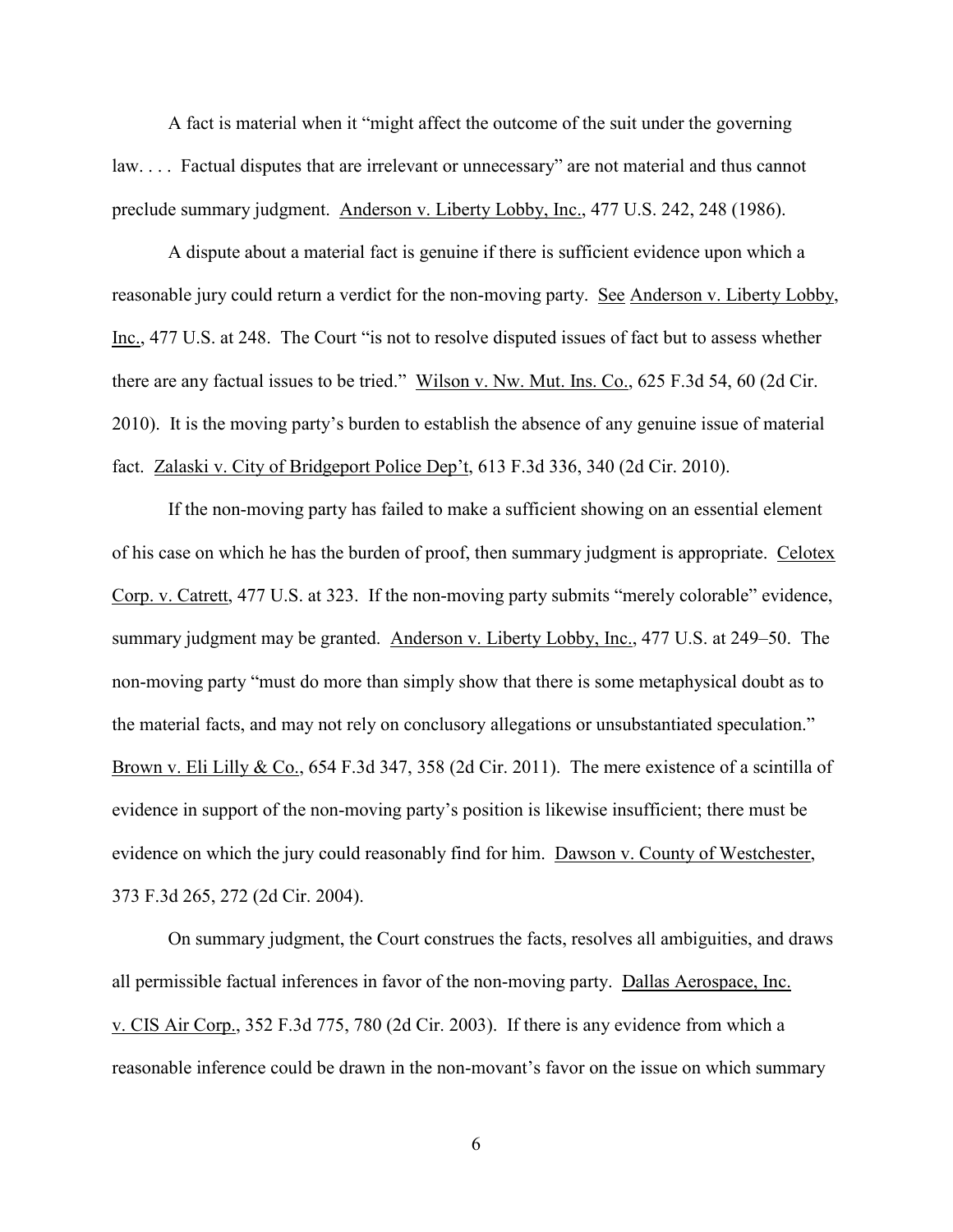judgment is sought, summary judgment is improper. Sec. Ins. Co. of Hartford v. Old Dominion Freight Line, Inc., 391 F.3d 77, 83 (2d Cir. 2004).

In deciding a motion for summary judgment, the Court need consider only evidence that would be admissible at trial. Nora Bevs., Inc. v. Perrier Grp. of Am., Inc., 164 F.3d 736, 746 (2d Cir. 1998).

III. Copyright Infringement Claim

Pepsi argues Betty's copyright infringement claim fails as a matter of law because the undisputed facts demonstrate Pepsi did not infringe on Betty's protectible material.

The Court agrees.

#### A. Legal Standard

"To establish copyright infringement, 'two elements must be proven: (1) ownership of a valid copyright, and (2) copying of constituent elements of the work that are original.'" Williams v. Crichton, 84 F.3d 581, 587 (2d Cir. 1996) (quoting Feist Publ'ns, Inc. v. Rural Tel. Serv. Co., 499 U.S. 340, 361 (1991)).

For the first element, the Copyright Act "provides that a 'certificate of a registration made before or within five years after first publication of the work shall constitute prima facie evidence of the validity of the copyright and of the facts stated in the certificate." Chic Home Design, LLC v. New Journey Grp. Ltd., 2017 WL 3738775, at \*3 (S.D.N.Y. Aug. 30, 2017) (citing  $17 \text{ U.S. C } \S 410(c)$ ).

For the second element, "[i]n the absence of direct evidence, copying is proven by showing (a) that the defendant had access to the copyrighted work and (b) the substantial similarity of protectible material in the two works." Williams v. Crichton, 84 F.3d at 587. To assess substantial similarity, courts "engage in a detailed examination of the works themselves,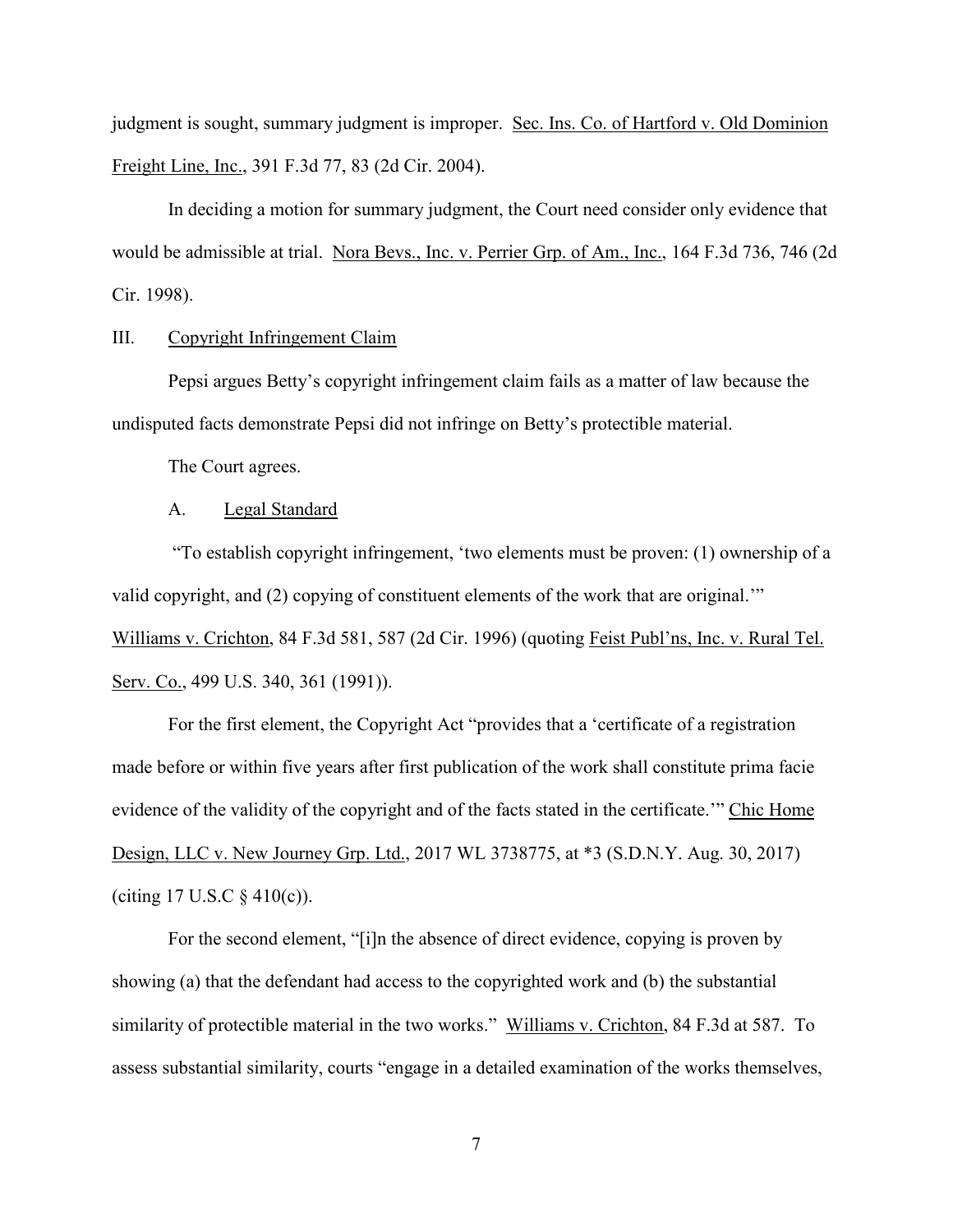to determine whether, in the eyes of the average lay observer, the allegedly infringing work is substantially similar to the protectible expression in the copyrighted work." Lewinson v. Henry Holt & Co., LLC, 659 F. Supp. 2d 547, 564 (S.D.N.Y. 2009) (citing Williams v. Crichton, 84 F.3d at 583, 587).

The Court thus looks to "the total concept and feel, theme, characters, plot, sequence, pace, and setting of the [copyrighted work] and the [allegedly infringing] work[]." Williams v. Crichton, 84 F.3d at 588. In undertaking this analysis, the Court must distinguish between "a work's non[-]protectible elements and its selection, coordination, arrangement, and expression of those elements—which are protectible." Lewinson v. Henry Holt & Co., LLC, 659 F. Supp. 2d at 565. The Court must "must take care to inquire only whether the protectible elements, standing alone, are substantially similar." Williams v. Crichton, 84 F.3d at 588.

A "principle fundamental to copyright law" is that "a copyright does not protect an idea, but only the expression of an idea." Williams v. Crichton, 84 F.3d at 587. "While [t]he distinction between an idea and its expression is an elusive one," id. at 587–88, "the nub is that an author must use creativity to transform facts and ideas into an expression that displays the stamp of the author's originality." Lewinson v. Henry Holt & Co., LLC, 659 F. Supp. 2d at 566. "Similarly, scenes a faire, sequences of events that necessarily result from the choice of a setting or situation, do not enjoy copyright protection." Williams v. Crichton, 84 F.3d at 587. Scènes à faire are "elements that follow naturally from a work's theme rather than from an author's creativity." MyWebGrocer, LLC v. Hometown Info, Inc., 375 F.3d 190, 194 (2d Cir. 2004). Finally, "where an element occurs both in the defendant's prior work and the plaintiff's prior work, no inference of copying can be drawn." Muller v. Twentieth Century Fox Film Corp., 794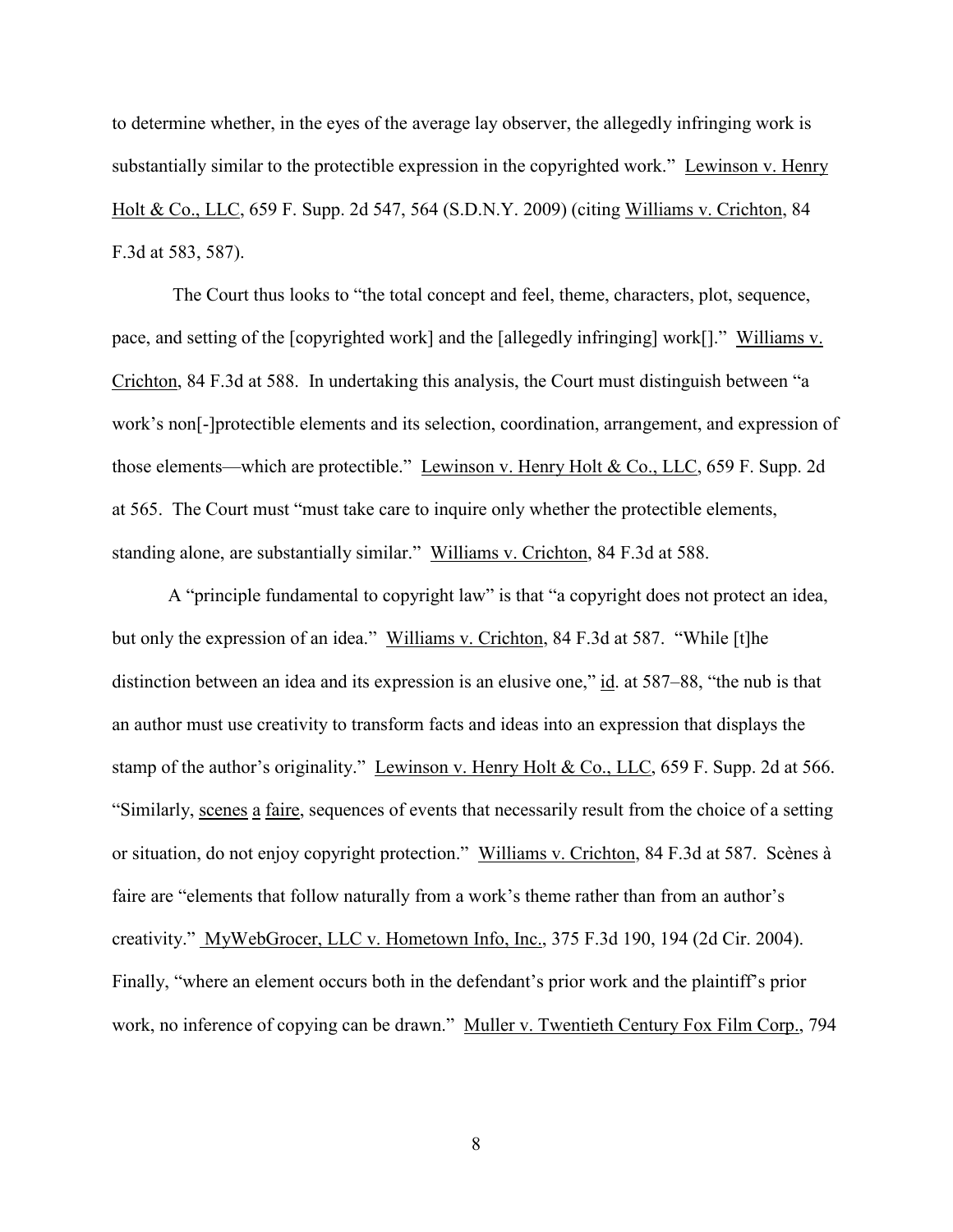F. Supp. 2d 429, 444 (S.D.N.Y. 2011), aff'd sub nom. Muller v. Anderson, 501 F. App'x 81 (2d Cir. 2012) (summary order).

#### B. Application

The parties do not dispute the first element, that Betty obtained a valid copyright for its written presentation. Thus, the dispute centers around the second element—whether Pepsi copied Betty's protected material.

The Court finds Pepsi did not copy Betty's protected material.

Betty fails to put forward evidence of direct copying. Rather, it asks the Court to draw an inference of copying from Pepsi's access to Betty's written pitch material and the supposedly substantial similarity between Pepsi's halftime commercial and Betty's pitch.

The parties agree Pepsi had access to Betty's written presentation. Therefore, the analysis ultimately turns on the second part of the substantial similarity test: whether, in the eyes of the average lay observer, Pepsi's halftime commercial was substantially similar to the protectible expression in Betty's presentation.

Here, undisputed evidence demonstrates that the overall concept, feel, setting, themes, characters, pace, and sequence of Betty's written presentation are not substantially similar to Pepsi's halftime commercial.

The concept and feel of Betty's pitch and Pepsi's halftime commercial are not substantially similar: Betty's presentation is darker than the actual halftime commercial. Between the acoustic music, the warehouse, and the ending on a group gathered around a trash can fire, these images evoke a darker and moodier concept and feel. Betty's concept is further darkened by the genres of music Betty selected—acoustic guitar, metal, rock, classical, and doo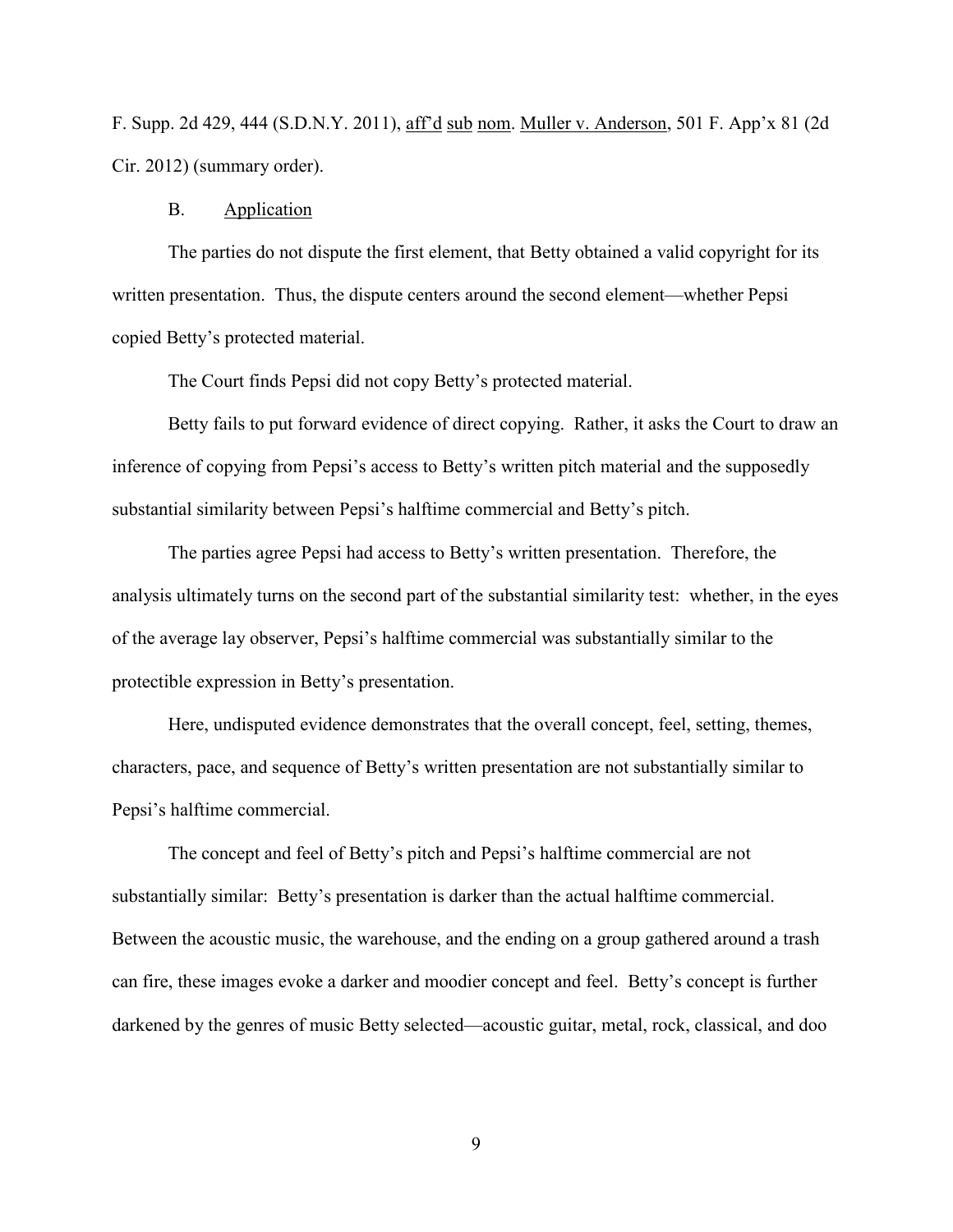wop/acapella. Whereas Pepsi's halftime commercial takes place in three bright rooms featuring pop music of different eras, and a pop version of "The Joy of Pepsi."

The settings are also meaningfully different. The setting for Betty's proposed commercial "takes place in a Brooklyn(like) warehouse" and outside the warehouse with musicians standing around a trash can fire. The Pepsi halftime commercial begins set in a brightly-lit 1950s-era diner with a red dance floor, transitions to a brightly-lit white room with a Pepsi logo on the floor, and ends in a room with a blue floor, blue walls, and blue lighting.

Likewise, the themes are different. The theme of Betty's "All Kinds/Living Jukebox" pitch is different artists or a single artist singing "The Joy of Pepsi" with "fashion, clothes, and vibe" changes to reflect the changing genres. The theme of Pepsi's commercial is dance through three different eras. Although both Betty's pitch and the Pepsi halftime commercial feature changes in fashion and vibe connected to the room, these changes arise from different stimuli: for Betty it's the musical genre; for Pepsi it's the decade. Moreover, the concept of changing clothing and dance moves to match the genre or decade employed in both Betty's pitch and Pepsi's commercial is itself not protectible—it follows naturally from their themes. Williams v. Crichton, 84 F.3d at 587. Thus, Betty's proposed thematic device, of changing wardrobe and dance moves to reflect the genre, is not protected.

In addition, the characters are different. The characters identified in Betty's copyrighted materials are an acoustic guitar singer, a lone singer with an Adele-like quality, and a doo wop/acapella crew. In the "considerables" section of its written presentation, Betty suggests, instead of those characters, either a celebrity or non-celebrity could perform the "The Joy of Pepsi" in all different genres. The Pepsi halftime commercial, however, features one singer/dancer—Janelle Monáe—throughout. Although Betty's suggestion of a celebrity could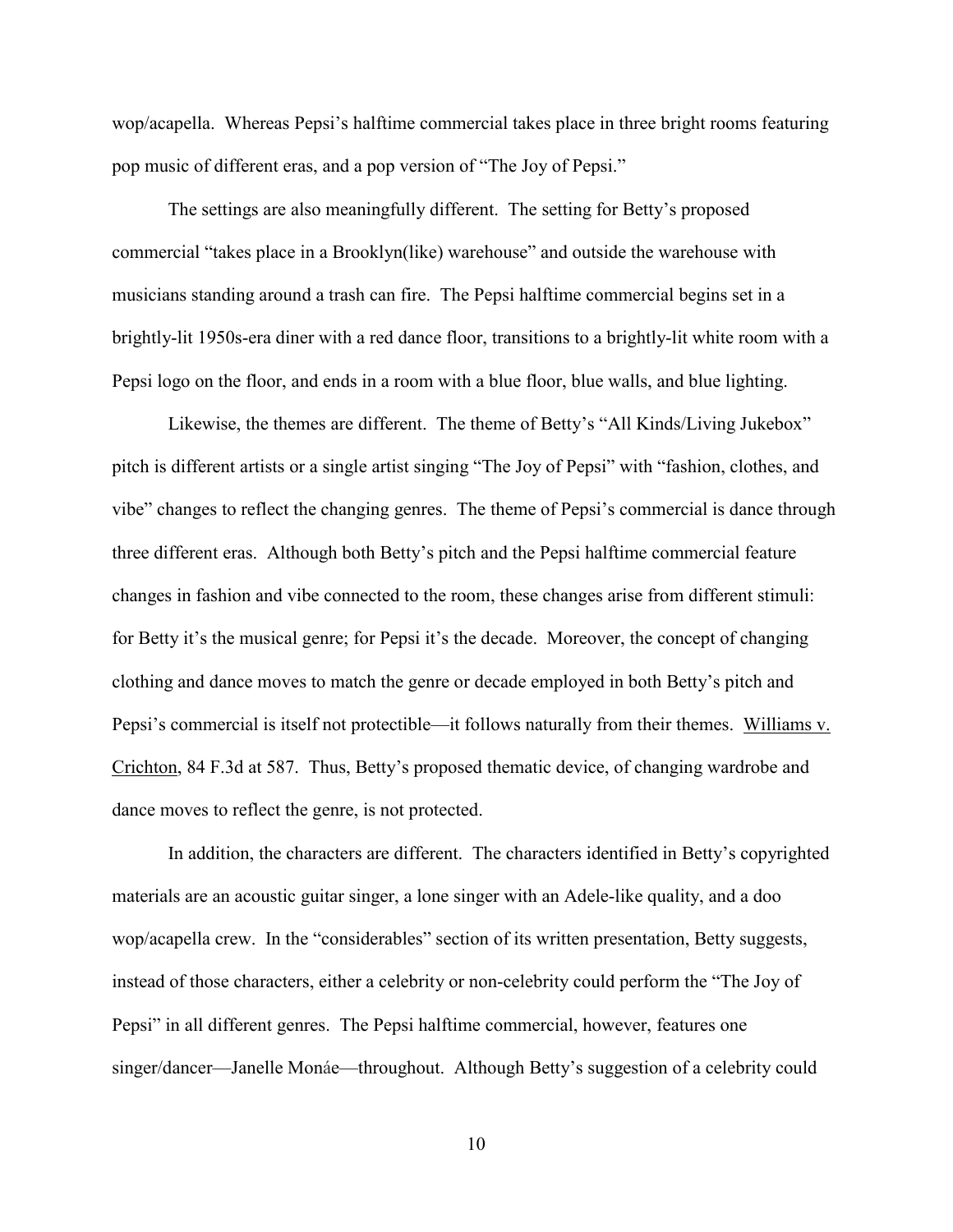encompass Monáe, that is too broad and too generalized to be substantially similar. Moreover, the photographs in Betty's pitch—which are excluded from copyright protection—do not include images of Monáe.

The pacing and sequencing of the two works differ meaningfully as well. Betty's written pitch proposes changing between sets through "clean cuts" and magician-like outfit changes, whereas the Pepsi halftime commercial changes with "clean cuts" through doorways. As Monáe crosses the threshold, her outfit changes, as do the outfits of the background dancers. However, Betty does not offer a particularized expression or example of a clean cut in its pitch. Thus, here, a "clean cut" is an idea rather than an expression of an idea, and ideas are not protected. Lewinson v. Henry Holt & Co., LLC, 659 F. Supp. 2d 547, 566 (S.D.N.Y. 2009). Based on the protectible elements of Betty's pitch, neither the pacing nor sequencing between the two works is substantially similar.

Betty argues there is substantial similarity because its written materials propose a jukebox and the Pepsi halftime commercial opens on a jukebox. The Court is not persuaded. Betty's sole reference to a jukebox in its written materials is the title "Living Jukebox." But the title is merely an idea, rather than an expression of an idea, and therefore it does not enjoy copyright protection. Lewinson v. Henry Holt & Co., LLC, 659 F. Supp. 2d at 566. Moreover, Pepsi's prior ad "Diner" featured a jukebox, and thus no inference of copying can be drawn. Muller v. Twentieth Century Fox Film Corp., 794 F. Supp. 2d at 444.

In sum, there are few, if any similarities, between Betty's protected pitch materials and Pepsi's halftime commercial. To the extent there are any similarities, those similarities arise from non-protected elements such as ideas, scènes à faire, and Pepsi's prior work. Williams v. Crichton, 84 F.3d at 588–89.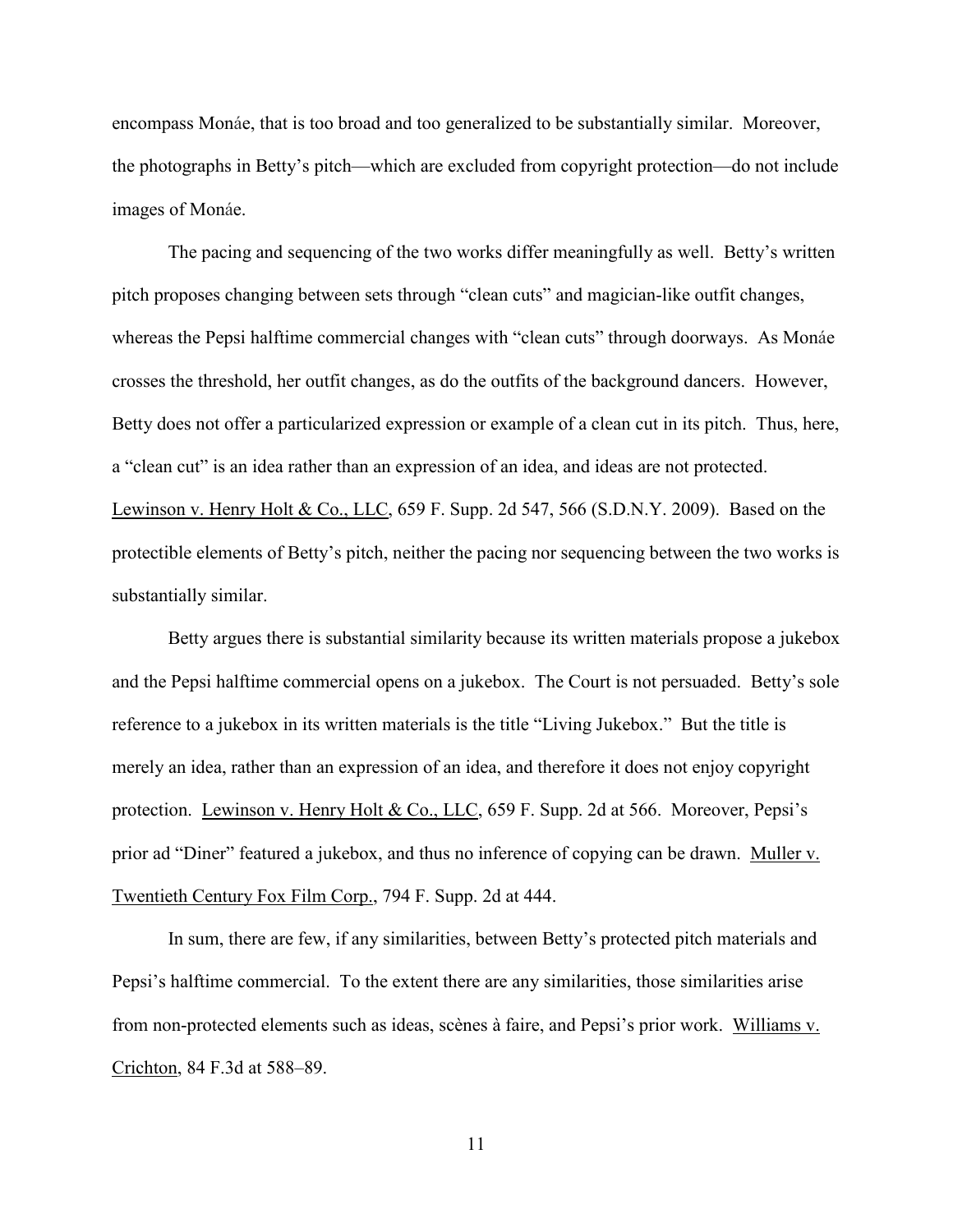Accordingly, Betty's copyright infringement claim fails as a matter of law.<sup>[2](#page-11-0)</sup>

# IV. Breach of Contract Claim

In its prior decision on Pepsi's motion to dismiss the amended complaint, this Court found that plaintiff had plausibly alleged the "2014 Agreement is a Type II preliminary agreement that obligated the parties to negotiate in good faith." (Doc. #65 ("June 4, 2018, Opinion & Order") at 6). However, the Court noted "[t]he question is close . . . , and may be addressed again on summary judgment." (June 4, 2018, Opinion & Order at 8).

Now, at summary judgment, the Court finds the undisputed evidence demonstrates there was no Type II preliminary agreement.

### A. Legal Standard

"Under New York law, a breach of contract claim requires proof of (1) an agreement, (2) adequate performance by the plaintiff, (3) breach by the defendant, and (4) damages." Fischer & Mandell, LLP v. Citibank, N.A., 632 F.3d 793, 799 (2d Cir. 2011).

"In some circumstances, however, preliminary agreements can create binding obligations." Adjustrite Sys., Inc. v. GAB Bus. Servs., Inc., 145 F.3d 543, 548 (2d Cir. 1998). For a so-called Type II preliminary agreement to exist, courts consider the following five factors:  $(1)$  whether the intent to be bound is revealed by the language of the agreement; (2) the context of the negotiations; (3) the existence of open terms; (4) partial performance; and (5) the necessity of putting the agreement in final form, as indicated by the customary form of such transactions." Brown v. Cara, 420 F.3d 148, 157 (2d Cir. 2005). If the Court concludes there is such an agreement, the parties are not committed to their ultimate contractual objectives, but they are

<span id="page-11-0"></span><sup>&</sup>lt;sup>2</sup> Pepsi also argues TMA independently created the halftime commercial. As the Court has already concluded Betty's copyright infringement claim fails as a matter of law for lack of substantial similarity, it need not assess whether TMA created the commercial independently.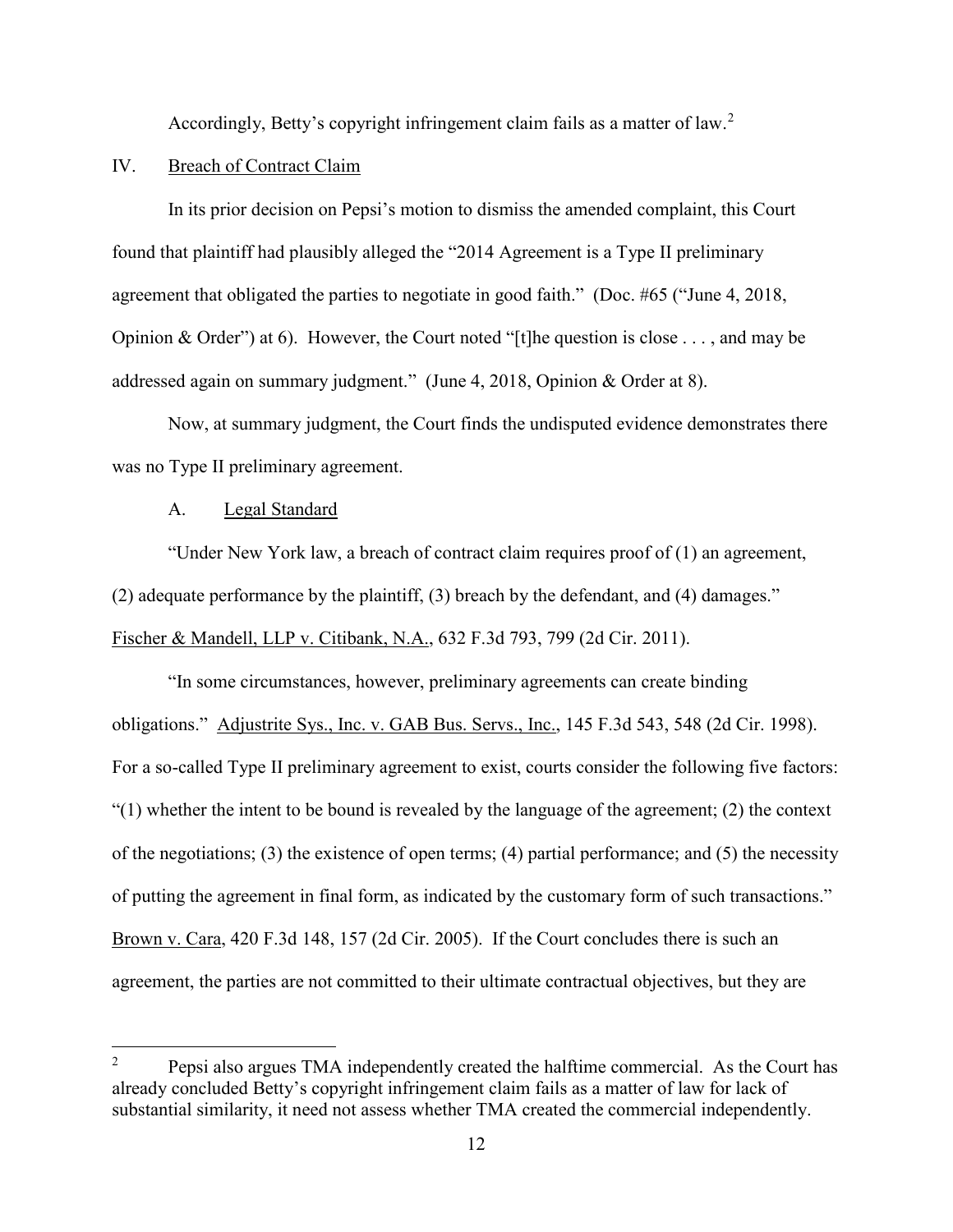"obligat[ed] to negotiate the open issues in good faith in an attempt to reach the . . . objective within the agreed framework." Id.

However, if the contract leaves open material terms, the contract is simply not enforceable, either as a preliminary agreement or otherwise. Foros Advisors LLC v. Dig. Globe, Inc., 333 F. Supp. 3d 354, 361 (S.D.N.Y. 2018) ("Without such critical terms as the type of financial advisor, the scope of services, and the compensation, there can be no binding agreement because the Offer Clause is merely an agreement to agree on these material terms at a later time.").

# B. Application

The undisputed evidence demonstrates there was no preliminary agreement requiring Pepsi to negotiate in good faith, and thus, there is no contractual obligation.

First, and most important, the language of the 2014 Agreement does not suggest an intent to be bound. To support its argument that the parties intended to be bound, Betty directs the Court to Section 7 of the 2014 Agreement. That section provides:

Ownership/Trademarks/Copyrights. Subject to PCAM's payment of all amounts owed for the Deliverables pursuant to the Scope of Work, PCAM shall own all right, title, and interest in and to the Deliverables subject to all third party rights, restrictions, limitations, and obligations as disclosed by the Agency in writing to PCAM and as approved by PCAM.

(Samay Decl. Ex. 23 ¶ 7.) Betty argues that if Pepsi wanted to use its creative efforts, pursuant to Section 7, Pepsi had an obligation to negotiate with Betty in good faith. The record does not support a finding that Pepsi used Betty's creative efforts, but even if it did, Betty's own employees acknowledge there is no provision in the 2014 Agreement requiring Pepsi to negotiate with Betty over a Scope of Work. (Alphonse Pascarelli Dep. at 128:8-12 ("Q: Is there any provision in the contract that requires Pepsi to negotiate with Betty other than when there is a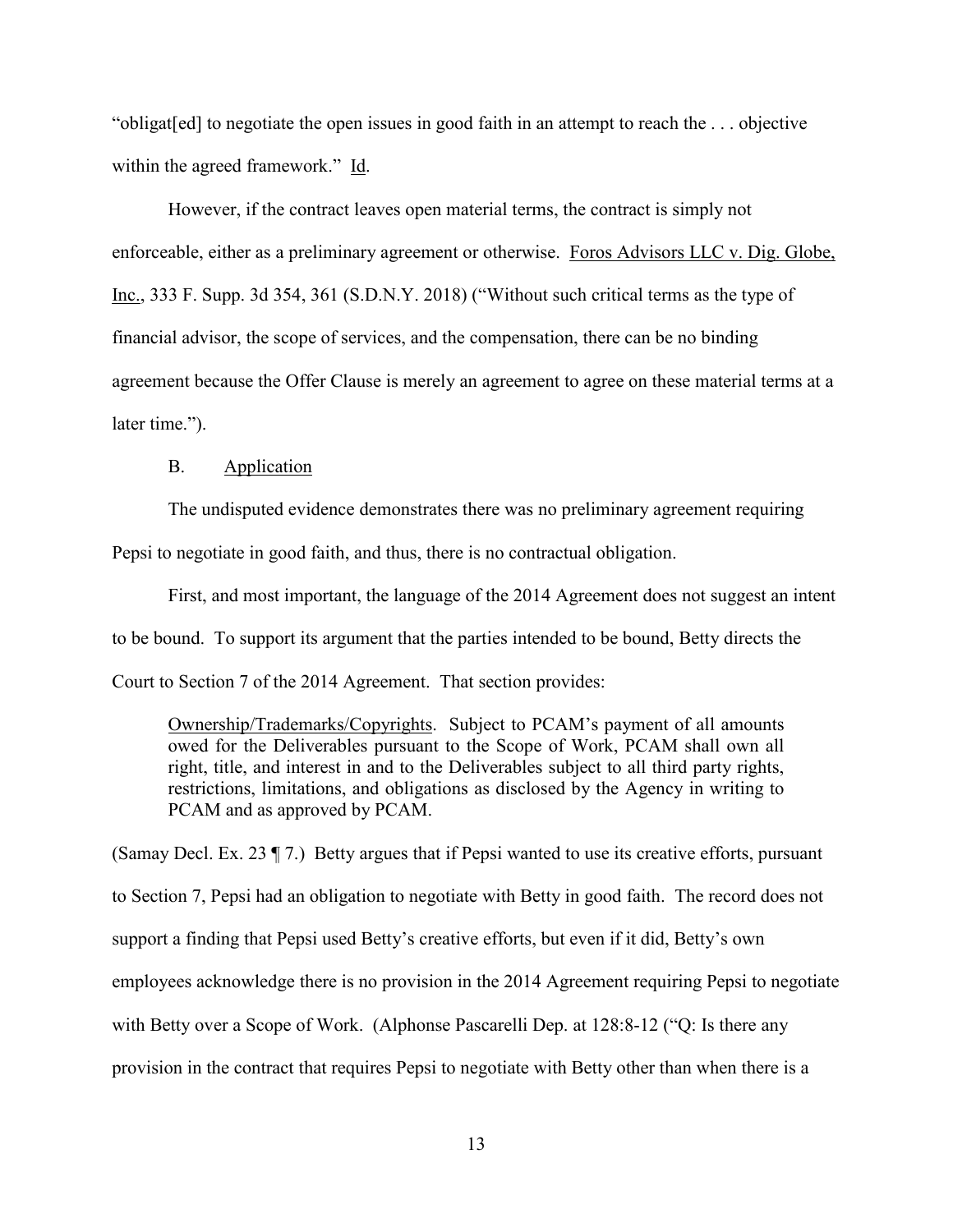change in an existing scope of work? A: Not outside the scope of work.").) Moreover, the parties agree no "Deliverables" were discussed in anticipation of a Scope of Work.<sup>[3](#page-13-0)</sup> Thus, the language of the 2014 Agreement does not support a finding of the parties' intent to be bound.

Second, the context of the negotiations weighs against finding a Type II preliminary agreement. Betty knew it was one of fourteen agencies pitching Pepsi. Therefore, Betty was aware it would get a Scope of Work only if Pepsi decided to move forward with its concept or concepts.

Third, there were several open terms. The 2014 Agreement contemplates a Scope of Work with more specific terms, such as an engagement date, deliverables, and fee. These terms would be negotiated separately only if Pepsi opted to move forward with Betty.

Fourth, Betty did not partially perform. Betty knew its efforts developing concepts and making refinements were towards a Scope of Work, but not by the terms of any such agreement.

Fifth, and finally, based on Betty's prior dealings with Pepsi, Betty should have known a final form—the Scope of Work—was necessary and customary for Pepsi to move forward with any one of Betty's pitches.

The Court concludes the undisputed evidence shows there was no preliminary Type II agreement. Thus, the Court finds any contractual obligation to negotiate, in good faith or otherwise, is unenforceable.

Accordingly, Betty's breach of contract claim fails as a matter of law.

<span id="page-13-0"></span><sup>&</sup>lt;sup>3</sup> Pepsi agreed to compensate Betty, and eventually cut a check for refinements to concepts not at issue here. The agreement on those refinements is immaterial to Betty's breach of contact claim arising from the 2014 Agreement.